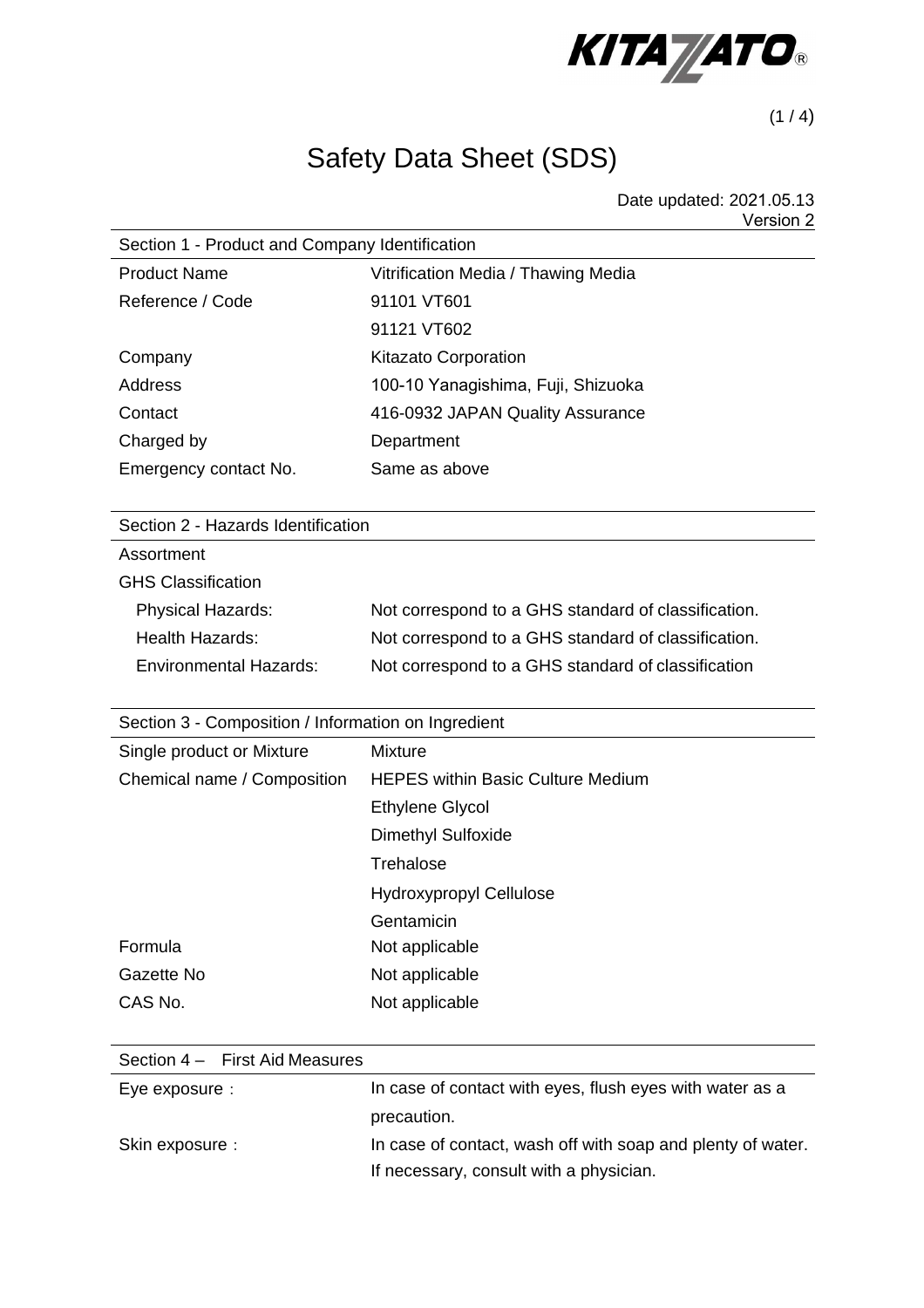

 $(2/4)$ 

| Inhalation exposure: | Remove to fresh air. If breathing becomes difficult, consult |
|----------------------|--------------------------------------------------------------|
|                      | with a physician.                                            |
| Ingestion exposure : | Rinse mouth with water. Consult with a physician.            |

| Section 5 – Fire Fighting Measures |                                                           |  |
|------------------------------------|-----------------------------------------------------------|--|
| Extinction method:                 | Water, form, extinguishing powder, or carbon dioxide.     |  |
| <b>Specific Fire-Fighting</b>      | It is noninflammable.                                     |  |
| Measures:                          | Shut off the fire source. Toxic fumes may emit under fire |  |
|                                    | conditions. For fire-fighters, wear a self-contained      |  |
|                                    | breathing apparatus.                                      |  |
| Special Protective Actions for     | Wearing protective glasses, protective clothing and self- |  |
| Fire-Fighting                      | contained breathing apparatus.                            |  |

Section 6 – Defluxion Measure

Environmental precaution is none. Absorb on sand or vermiculite and place in appropriate containers for removal and disposal.

| Section 7 - Handling and Storage        |                                                                    |
|-----------------------------------------|--------------------------------------------------------------------|
| Handling:                               | Avoid contact with eyes or skin.                                   |
| Storage:                                | Store in original container at 2-8 degree Celsius.                 |
|                                         | Protected from light.                                              |
|                                         | Store away from oxidizing agents.                                  |
|                                         | Keep from Freezing (avoid temperature below 2 degrees<br>celsius). |
| $S (a)$ $R = F$ $M (a)$ $M (b)$ $R = F$ |                                                                    |

| Section 8 - Exposure Controls / PPE |                                                         |  |
|-------------------------------------|---------------------------------------------------------|--|
| Temperature                         | Unset                                                   |  |
| Acceptable concentration            | Unset                                                   |  |
| Equipment measure                   | Unnecessary                                             |  |
| Personal protective equipment       | Use protective glasses, protective gloves or protective |  |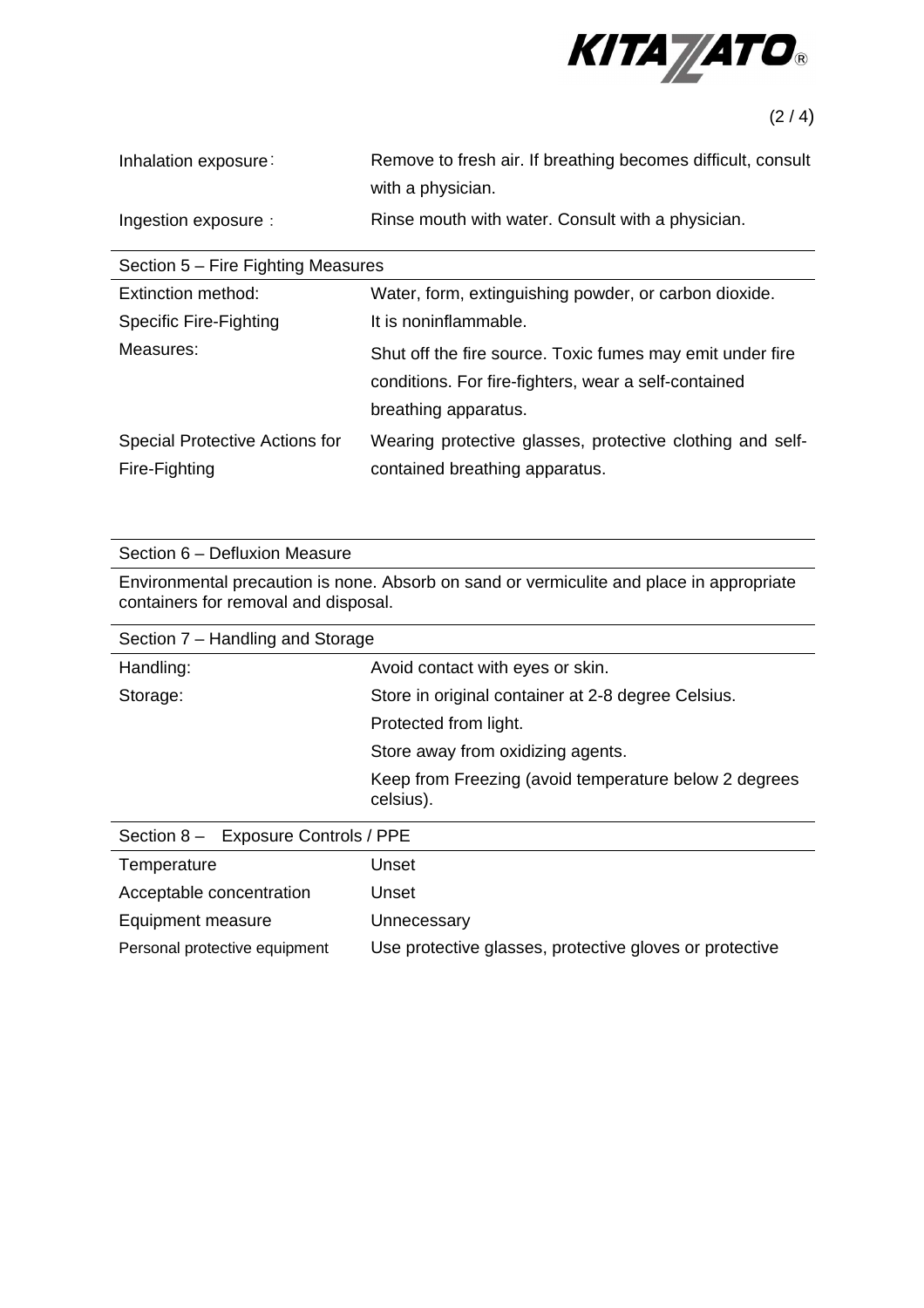

 $(3/4)$ 

## clothing if needed.

| Section 9 – Physical / Chemical Properties |                             |  |
|--------------------------------------------|-----------------------------|--|
| Appearance:                                | Red limpid liquid           |  |
| рH                                         | $7.2 - 7.6$                 |  |
| Odor:                                      | <b>Odorless</b>             |  |
| <b>Melting/Freezing Point:</b>             | No data available.          |  |
| Boiling point:                             | No data available.          |  |
| Flash point:                               | No data available.          |  |
| Vapor Pressure:                            | No data available.          |  |
| Vapor Density (air=1):                     | No data available.          |  |
| Density:                                   | No data available.          |  |
| Solubility:                                | Water                       |  |
| Auto-ignition Temperature:                 | No data available.          |  |
| Decomposition Temperature:                 | No data available.          |  |
| Pour Point:                                | No data available.          |  |
| Volatility:                                | None (at room temperatures) |  |

| Section 10 - Stability and Reactivity |                                       |  |
|---------------------------------------|---------------------------------------|--|
| Stability:                            | Stable                                |  |
| Possibility of Hazardous              | No data available.                    |  |
| Reactions:                            |                                       |  |
| Conditions to avoid                   | Avoid excessive heat and open flames. |  |
| Incompatible Materials:               | Strong oxidizer                       |  |
| Hazardous Decomposition               | No data available.                    |  |
| Products:                             |                                       |  |

| Section 11 - Toxicological Information                |                          |
|-------------------------------------------------------|--------------------------|
| Acute toxicity                                        | No information available |
| Skin Irritation:                                      | No information available |
| Eye Irritation:                                       | No information available |
| <b>Skin Sensitization:</b>                            | No information available |
| Germ Cell Mutagenicity:                               | No information available |
| Carcinogenicity:                                      | No information available |
| <b>Reproductive Toxicity:</b>                         | No information available |
| STOT/Systemic<br>Toxicity<br>$\overline{\phantom{a}}$ | No information available |
| Single Exposure                                       |                          |